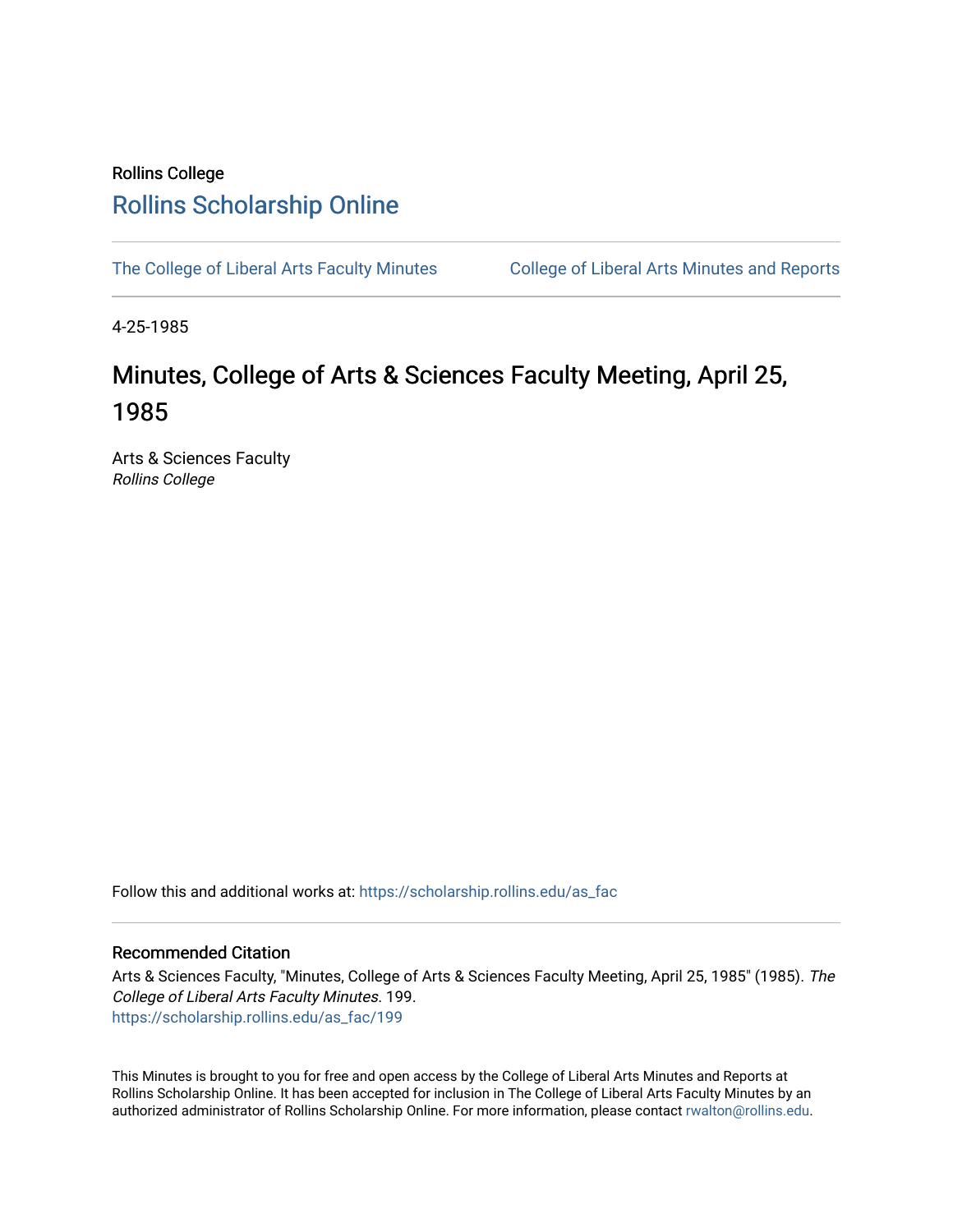**MEMORANDUM** ROLLEGE

**from**  Marvin Newman, Chair of the Faculty **Date** April 16, 1985

**To**  All Faculty, Administration, and Professional Staff

**copies To** President Seymour; Deans: DeNicola, Lancaster, Watkins, Eller and Miller; Vice President Johnson

#### Subject **NOTICE OF FACULTY MEETING**

The faculty of the College will meet on Thursday, April 25, 1985, **at** 3:30 p.m., in the Crummer Auditorium.

#### **AGENDA**

- 1. Minutes of the meeting of March 28, 1985.
- 2. Reports
	- A) Administration
		- 1. President Seymour<br>2. Vice President Jo
		- 2. Vice President Johnson
		- Dean DeNicola
		- 4. Dean Watkins
		- 5. Dean Lancaster
		- 6. Dean Miller
		- Dean Eller
	- B) Standing Committees
		- 1. Professor Neilson: Curriculim<br>2. Professor R. Carson: Financial
		- 2. Professor R. Carson: Financial Aid<br>3. Professor T. Cook: Standards
		- 3. Professor T. Cook: Standards<br>4. Professor Eng-Wilmot: Admiss
		- **4.** Professor Eng-Wilmot: Admissions
		-

5. Professor Kerr: Intercollegiate Athletics<br>6. Professor Skidmore: Faculty Compensation Faculty Compensation and

- Professional Development
- 7. Professor Curb: Nominating<br>8. Professors Starling and Sate
- 8. Professors Starling and Satcher: Campus Life
- 9. Professor B. Varson: Special Programs<br>10. Professor Phelan: Honors Degree Progra
- Honors Degree Program Supervisory Board
- 11. Professor O'Sullivan: Continuing Education
- 3. Old Business: None
- **4.** New Business:
	- A) New Major: Organizational Behavior (DCE).
	- B) Resolution: New Registration Procedures
	- C) Summer Study: Britain
	- D) Establishment of Committee: New Biological Physical Science Curriculum.
	- E) Faculty Governance: Nominations and Elections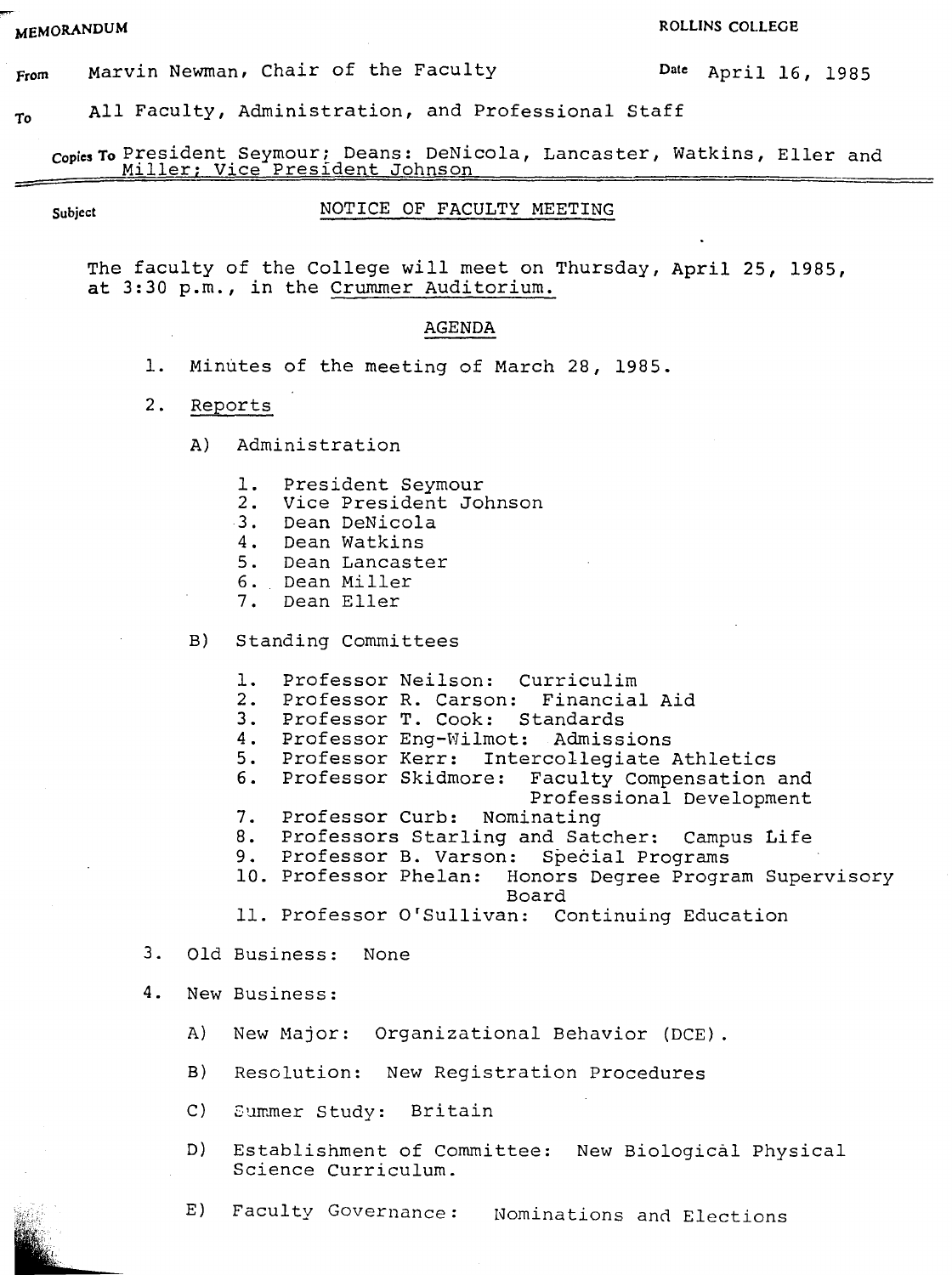#### MEETING OF THE FACULTY OF THE COLLEGE

#### Minutes

April 25, 1985

Faculty recorded present were: Barbara Carson, Robert Carson, Gloria Child, Doug Child, Rosemary Curb, Daniel DeNicola, Larry Eng-Wilmot, Rick Foglesong, Barbara Frew, Donald Griffin, William Hepburn, Donald Hill, Kathleen Johnson, Stephen Klemann, Thomas Lairson, Patricia Lancaster, Jack Lane, Carol Lauer, Robert Lemon, Barry Levis, Virginia Mack, Nancy McAleer, John McCall, Robert Miller, Ralph Naleway, Joseph Nassif, Steve Neilson, Marvin Newman, Alan Nordstrom, Maurice O'Sullivan, Pedro Pequeno, Nadine Posner, Roger Ray, Charles Rodgers, John Ross, Paula Satcher, Thaddeus Seymour, Marie Shafe, Robert Sherry, Alexandra Skidmore, *Louis*  Valdes, James Warden, Bari Watkins, Arnold Wettstein, Gary Williams; Lynne Phillips, Beth Lane, Allan Eller, Warren Johnson, Judy Provost.

The Faculty of the College of Arts and *Sciences* met April 25, 1985 at 3:44 P.M. in Crummer Auditorium. Professor Marvin Newman presided.

The minutes of the March meeting were approved.

#### I. ADMINISTRATIVE REPORTS

A. President Seymour - The Olin Library dedication went well April 17. A resolution honoring Dr. Seymour's efforts to *acquire* the library was passed. It reads thusly:

Whereas Rollins College has always demanded excellence *in*  facilities: which support the student/faculty experience and

Whereas, the faculty of Rollins College has declared a priority on new library facilities since the mid 1970's and

Whereas, their support has resulted in the opening of the Olin Library at Rollins College and

Whereas, administrative determination and leadership caused the need to be recognized and met and

Whereas the faculty of Rollins College are eager to applaud a job well done...

Be it therefore resolved that the faculty of Rollins College, assembled in regular meeting on April 25, 1985, hereby honors Thaddeus Seymour, colleague and Rollins College President, for his efforts and persistent determination in bringing the library needs and the interest of The Olin Foundation into concert with the resulting building which was appropriately dedicated on April 17, 1985.

Approved by unanimous vote of the Rollins College faculty this 25th day of April, 1985.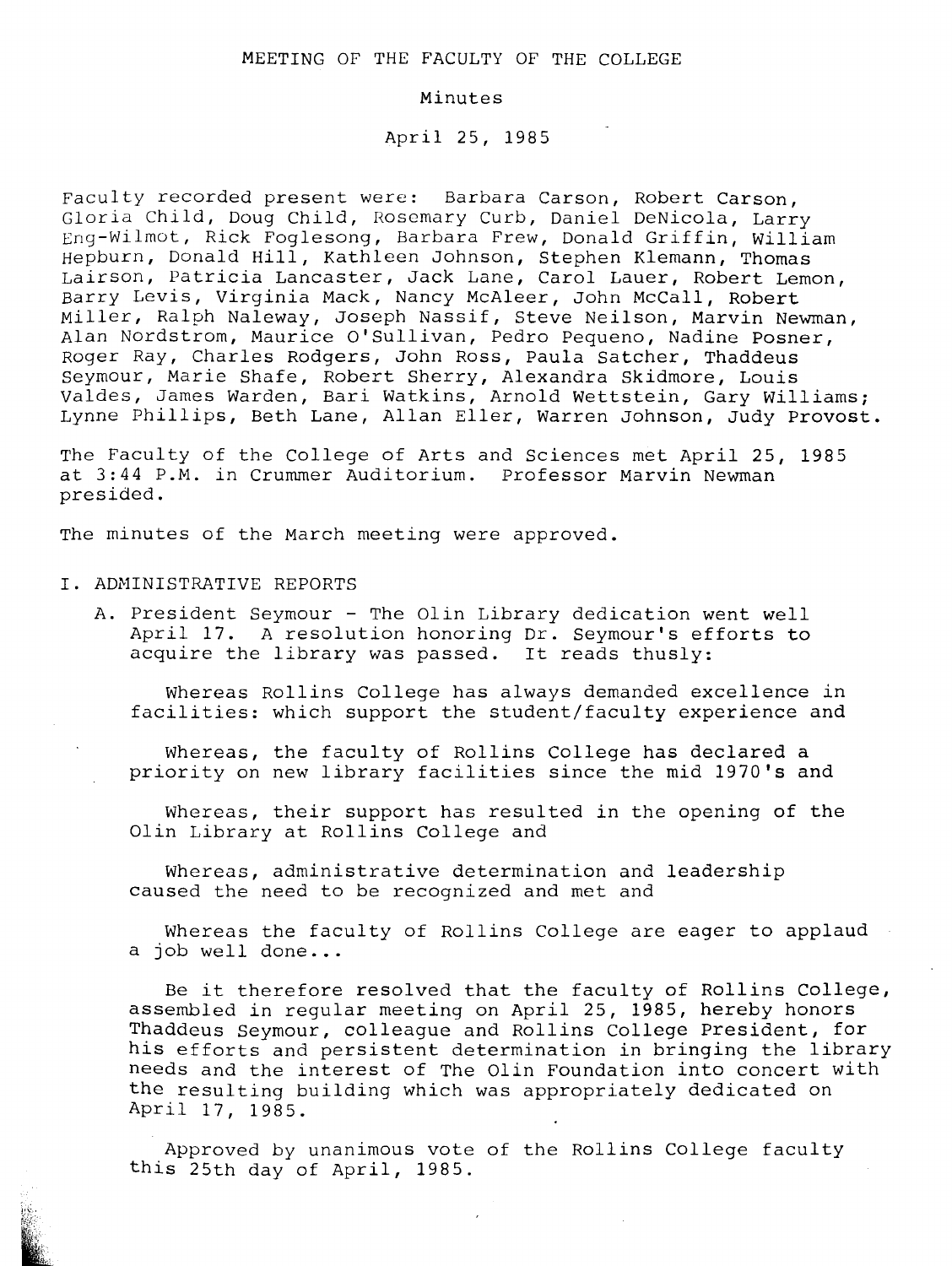- B. Vice President Johnson presented details of the "Campaign Action Plan." The plan outlines specific plans for raising a tentative goal of \$33 million over a five-year period along with plans to add development staff for the campaign. The "Campaign Action Plan" has been sent to faculty.
- C. Dean DeNicola reported that all contract letters are sent out to faculty. There will be a change in health care benefits. In the mail are: 1) faculty carrel policy, 2) information on the Arthur Vining Davis Fellowship, and 3) Sullivan Medallion nominations. Yet to come in the mail are:
	- 1) notice of reception for retiring faculty.
	- 2) McKean Grant information and notification of the interviews of two additional candidates for the position of Dean of Admissions. One candidate for the position has already visited the campus.

A projector director to launch the Office of Institutional Research has been identified. Negotiations are being conducted with Bill Henderson.

D. Dean Watkins indicated that Linda Downing will be leaving to accept the position of Director of Financial Aid at Seminole Community College.

The results of the State CLAST were very positive. 63 of the 67 Rollins students taking the test passed all four sections.

E. Dean Lancaster announced that Sister Kate will go to Ireland *in* the Fall with the Rollins students and remain throughout the Fall term taking courses in the Ireland Program.

Winter Term proposals need to be in to Dr. Lancaster immediately.

- F. Dean Miller reported that a faculty handbook for DCE will be available to faculty soon. The Summer and tentative Fall/ Spring schedules are now available.
- G. Dean Eller indicated that Richard Lima will be sending our requests soon for faculty to serve as freshman advisers.
- II. STANDING COMMITTEE REPORTS
	- A. Curriculum

Steve Neilson reported on the review and revision of registration procedures.

A resolution regarding the Natural Science general education requirement is to be voted on at the May Faculty Meeting. An information handout was presented and discussed by Steve Klemann.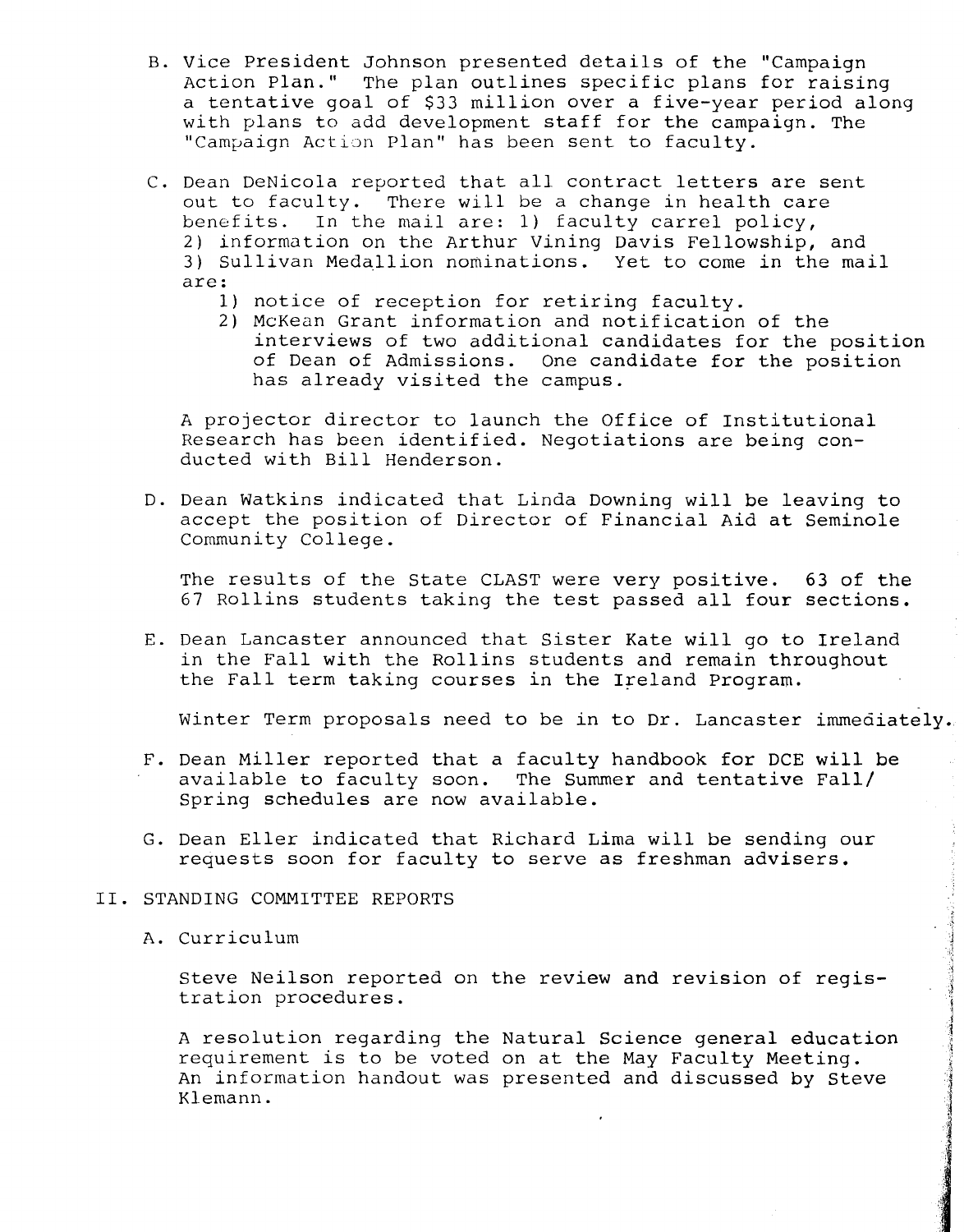#### B. Special Programs

Barbara Carson reported on the Summer Study in Britain program.

c. Admissions

Larry Eng-Wilmot indicated that a group of honors students were brought to campus for Rollins honors scholarships.

D. Faculty Compensation and Professional Development

The Committee is currently reviewing faculty load and working on a compensation package recommendation which would include merit pay.

E. Continuing Education

Maurice O'Sullivan reported that the policy to limit the number of regular Rollins students in evening class to five will continue to be in effect during 1985-86.

F. Nominations and Elections

The following persons were elected to faculty governance committees:

Steering:

Expressive Arts - Joe Nassif Humanities - Ed Cohen Social Services - Nancy McAleer Vice-Chair - Jim Small

Admissions:

Social Services - Jack Lane Expressive Arts - Edmund LeRoy

Standards:

Humanities - Tom Cook Social Sciences - Pedro Pequeno

Financial Aid:

Charles Rock and Robert Sherry

Athletics:

Ed Borsoi and Roy Kerr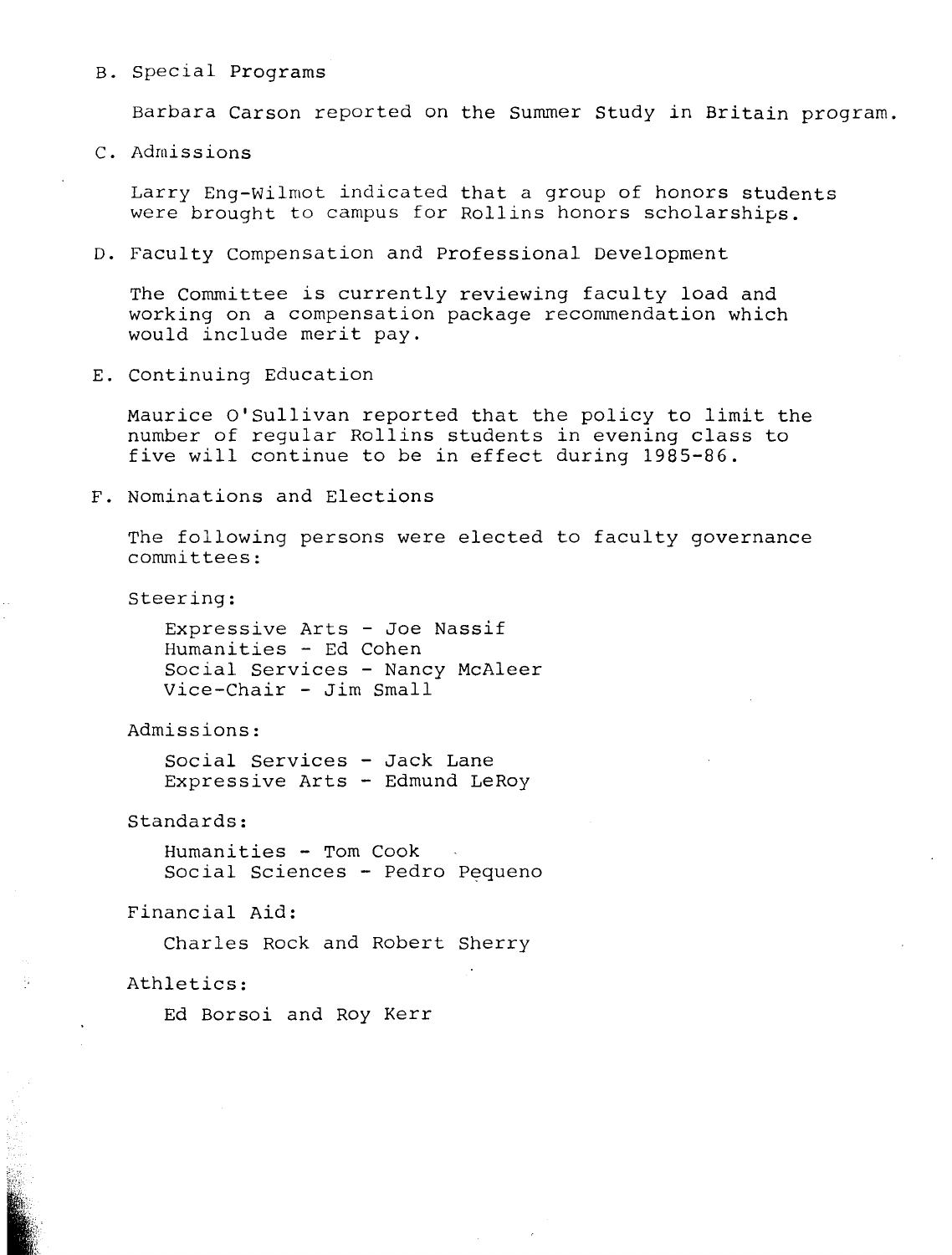Faculty Compensation and Professional Development

Natural Sciences - Persis Coleman Humanities - Fidel Lopez-Criado At Large - Kathy Johnson

Special Programs

Humanities - Hoyt Edge social Sciences - John McCall

Nominations and Elections

Susan Lackman Brian Ramsay Nadine Posner

Elections for the following committees and councils were tabled until the May faculty meeting: Campus Life, Continuing Education, CAB and CAPS.

III. NEW BUSINESS

- A. A major in Organizational Behavior in DCE was passed. It is attached to the minutes.
- B. The following resolution was passed:

Whereas the interests of Rollins College students have been at the heart of faculty activities since the college was founded in 1885 and

Whereas the Roy E. Crummer Graduate School of Business has always represented the support of successful business executive preparation at Rollins College and

Whereas the graduate program in business is a source of business community pride and support for Rollins College and

Whereas the quality of that program has been affirmed by the American Assembly of Collegiate Schools of Business at their annual meeting of 1985 and

.,

Whereas that organization's accreditation of the Roy E Crummer Graduate School of Business reflects positively on the quality of the academic programs at Rollins College and

Whereas accreditation has been the result of specific and multiple efforts by the faculty of the Roy E. Crummer Graduate School of Business...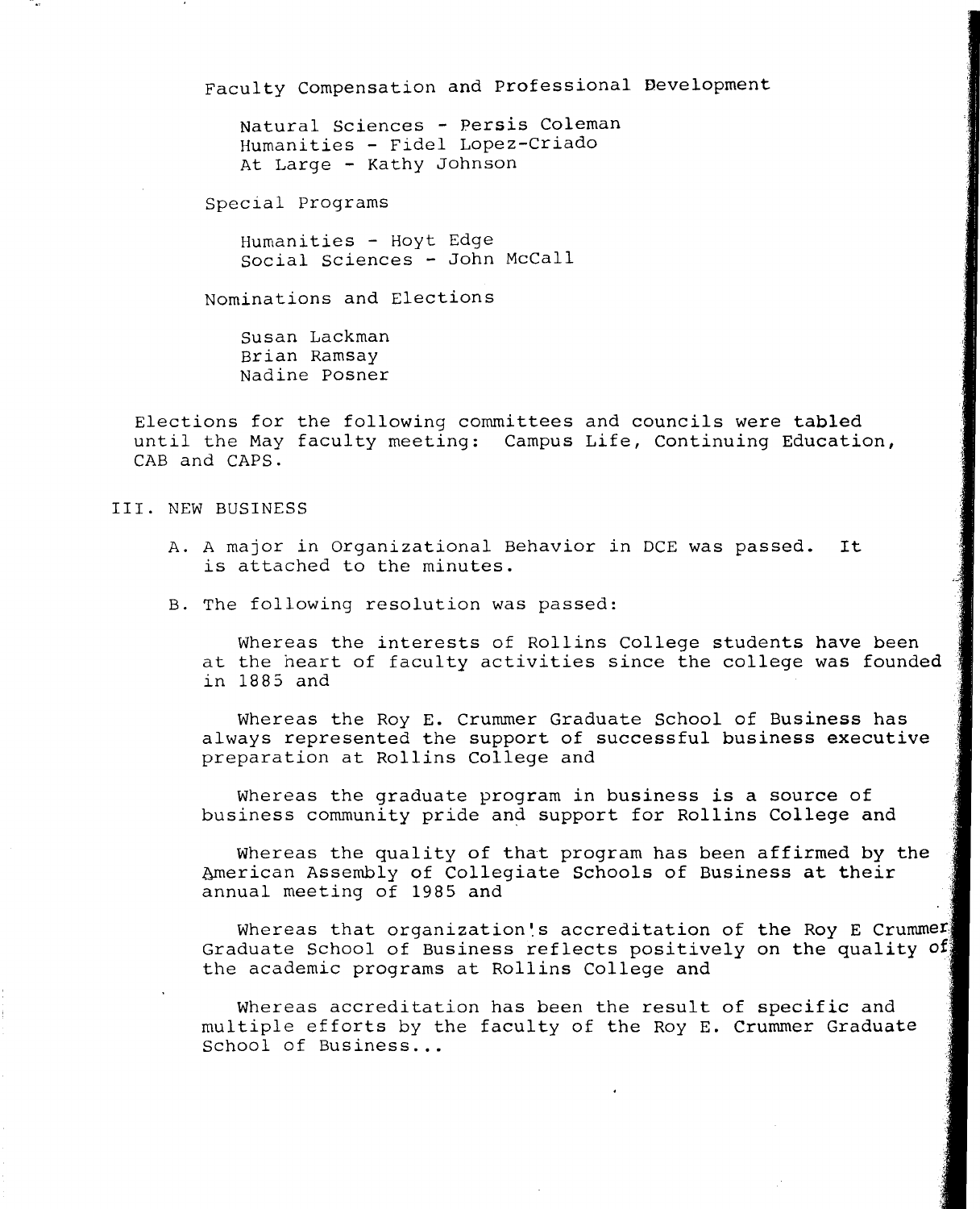Be it therefore resolved that the faculty of Rollins De it therefore resorved that the rucurey of ROITINS<br>College, at its regular meeting of April 25, 1985, hereby honors and salutes Dean Martin Schatz and the faculty of the Roy E. Crummer Graduate School of Business for their success as represented by the accreditation granted by the American Assembly of Collegiate Schools of Business.

Approved by unanimous vote of the Rollins College Faculty this 25th day of April, 1985.

The meeting was adjourned at 5:09 P.M.

Respectfully submitted,

Marie C. Shafe

Marie c. Shafe Secretary of the Faculty